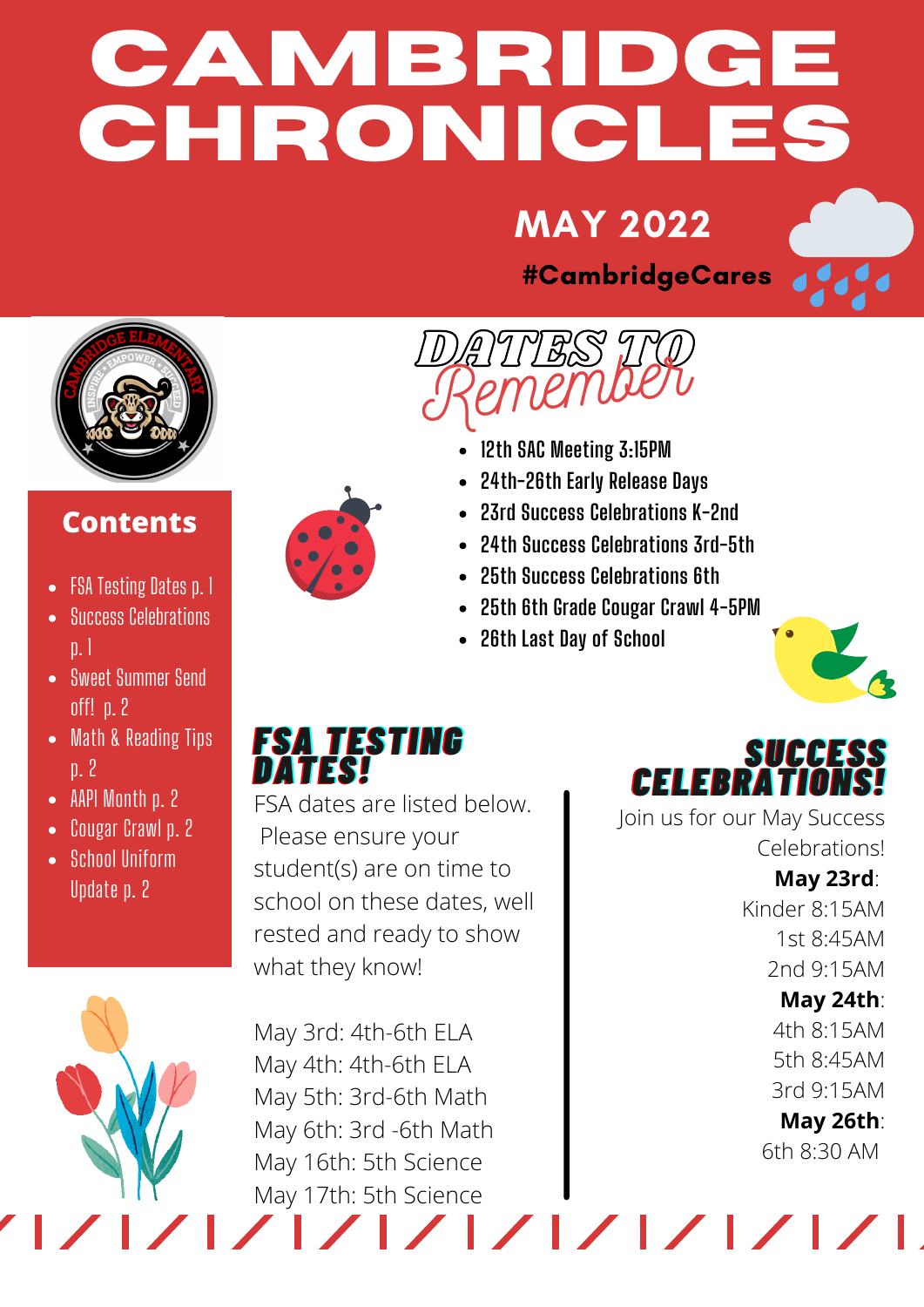# **CAMBRIDGE CHRONICLES**

## **MAYO 2022**

#CambridgeCares



## **Información**

- **Fechas de Exámenes de FSA p. 1**
- **Celebración de Éxito p. 1**
- **¡Dulce Despedida así al verano! p. 2**
- **Consejos de Lectura y matemáticas p. 2**
- **Mes de AAPI p. 2**
- **Cougar Crawl p. 2**
- **Informe de uniformes**



**12 Reunión de SAC 3:15PM**

FECHAS PARA

**24-26 Días de Salir Temprano**

Recordar

- **23 Celebración de Éxito K-2**
- **24 Celebración de Éxito 3-5**
- **25 Celebración de Éxito 6**
- **25 6 Grado Cougar Crawl 4-5PM**
- **26 Ultima día de clase**



## *FFEECCHHAASS DDEE EEXXAAMMEENNEESS DDEE FFSSAA*

Estas son las fechas para el examen de FSA. Por favor asegúrese que sus estudiantes estén en clase a tiempo en estas fechas, descansados y listos para enseñar lo que saben! Mayo 3: 4-6 Lectura Mayo 4: 4-6 Lectura Mayo 5: 3-6 Matemáticas Mayo 6: 3 -6 Matemáticas Mayo 16: 5 Ciencias Mayo 17: 5 Ciencias

*CCEELLEEBBRRAACCIIÓÓNN DDEE ÉÉXXIITTOO!!*

Acompáñenos a la Celebración de Éxito!

> **Mayo 23**: Kinder 8:15AM 1 8:45AM 2 9:15AM

#### **Mayo 24**:

4 8:15AM 5 8:45AM 3 9:15AM

**Mayo 26**:

6 8:30AM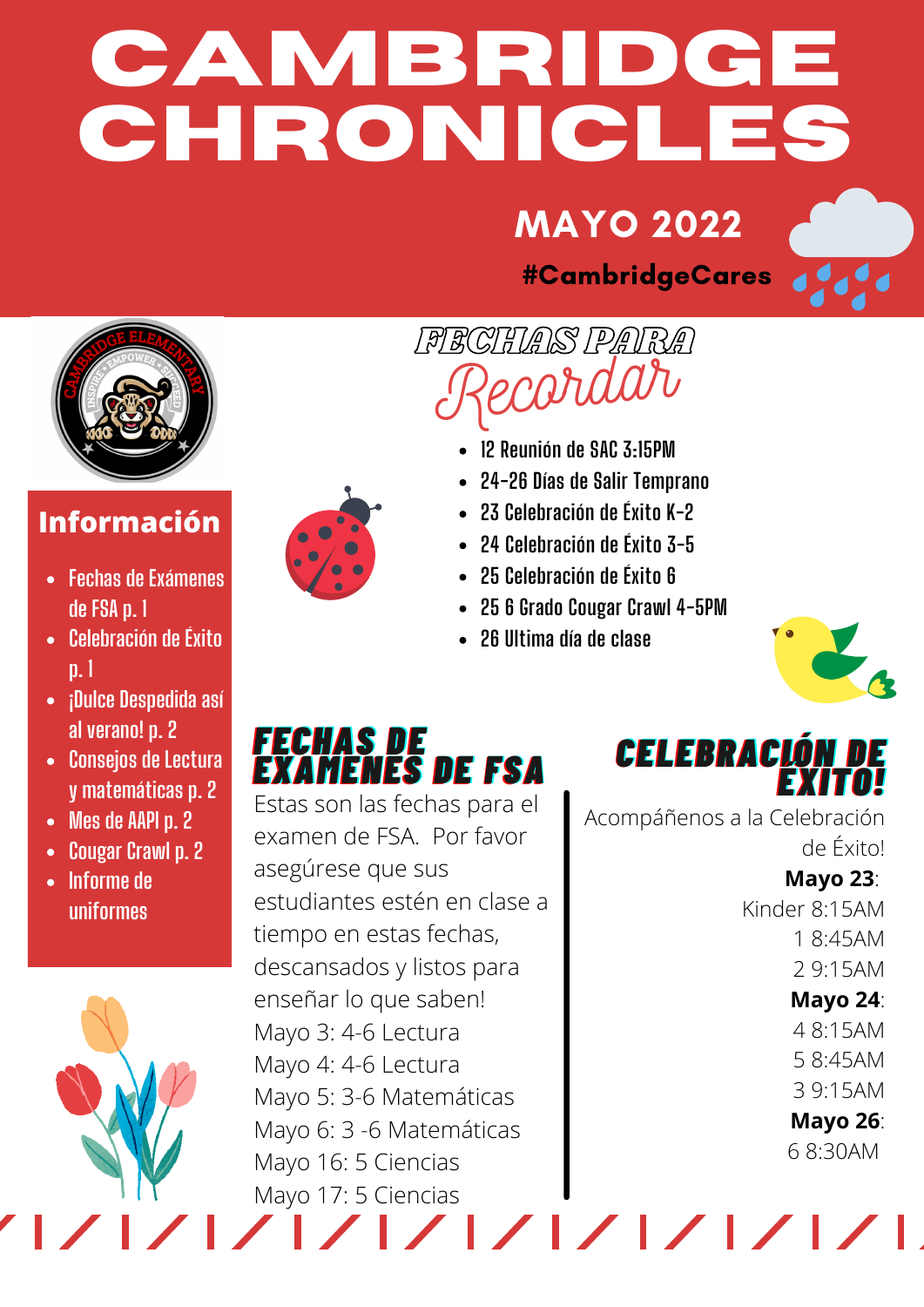#### Join us for our Sweet Summer Send Off

with Mrs. Tagye! May 12th, 3:15PM in the Media Center Please RSVP to:



lucero.anna-jeanne@brevardschools.org



### MATH & READING TIPS!

**Math**: What to try when your child seems stuck? Invite your child to draw a picture of the problem or act it out with objects. By creating a concrete representation, the problem can become less abstract and children are better able to access what the problem is asking and find possible solutions.

**Reading**: You don't need a Ph.D. to raise a happy, healthy, smart child. Skills can be taught pleasantly, or they can be made into a painful chore. Being unpleasant (e.g. yelling, punishing, pressuring) doesn't work, This notion applies to teaching literacy, too. If you show your child a book and she shows no interest, then put it away and come back to it later. No pressure. No hassle. You should enjoy the journey of teaching and learning with them.

## *AASSIIAANN AAMMEERRIICCAANN AANNDD PPAACCIIFFIICC IISSLLAANNDDEERR HHEERRIITTAAGGEE MMOONNTTHH*

In May, we recognize and celebrate the contribution and influence of Asian Americans and Pacific Islander Americans to the history, culture, and achievements of the United States. AAPI is an umbrella term that includes cultures from the entire Asian continent- including East, Southeast, and South Asia- and the Pacific Islands of Melanesia, Micronesia, and Polynesia.

## 3RD ANNUAL 6TH GRADE COUGAR CRAWL

**When**: May 25, 2022 4PM-5PM **Where**: Cambridge Elementary Carloop **What**: Decorate your cars and join us as we send off our 6th graders with a fun filled carloop parade!

## 2022-2023 SCHOOL UNIFORMS

The majority of the folks who responded to our Title I Survey were in favor of keeping school uniforms. Thank you to our Community Partner, Georgianna Church, for agreeing to pay for 2 polo shirts per student for n e x t s chool y e ar.